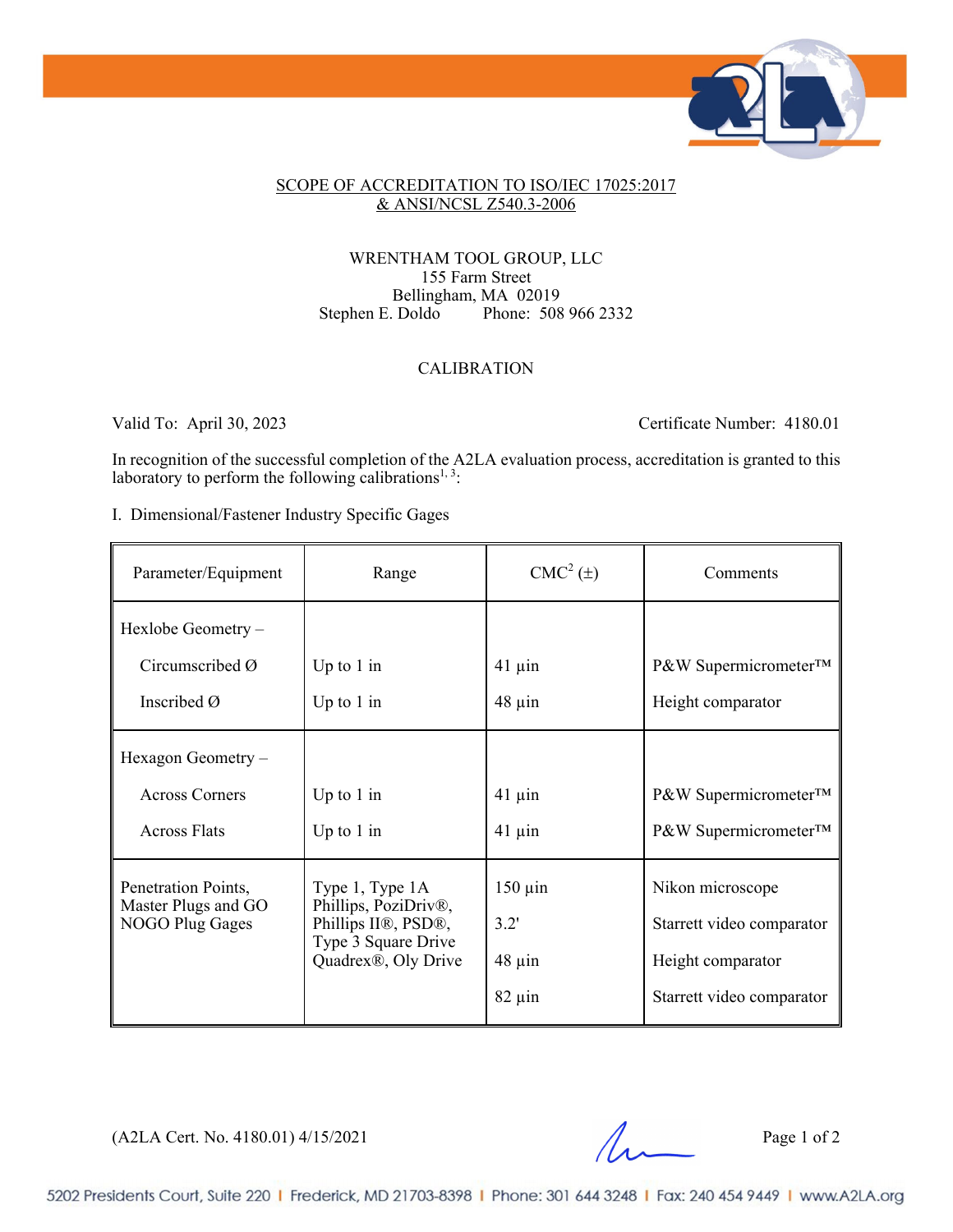| Parameter/Equipment                                           | Range                                                                                            | $CMC2(\pm)$                                 | Comments                                                                |
|---------------------------------------------------------------|--------------------------------------------------------------------------------------------------|---------------------------------------------|-------------------------------------------------------------------------|
| Penetration Points,<br>Master Plugs and GO<br>NOGO Plug Gages | Mortorq®                                                                                         | $150 \mu$ in                                | Nikon microscope                                                        |
| Penetration Points,<br>Master Plugs and GO<br>NOGO Plug Gages | Off set cruciform,<br>Torq-Set®, Tri-Wing®,<br>BNAE, Hi-Torq,<br>Spline-Lok, Hi-Lok, 12<br>Point | $41 \mu$ in<br>3.2'<br>$150 \mu$ in         | P&W Supermicrometer™<br>Starrett video comparator<br>Nikon microscope   |
| <b>Fastener Recess External</b><br>GO NOGO Gages              | 12 Point, Mortorq®,<br><b>Hexlobe®</b>                                                           | $150 \mu$ in<br>$41 \mu$ in                 | Nikon microscope,<br>P&W Supermicrometer™                               |
| Driver Bit Gages                                              | Type1, Type 1A,<br>Phillips®, Pozidriv®,<br>Type 3 Square                                        | $240 \mu$ in<br>$41 \mu$ in<br>$150 \mu$ in | Indicator with master plugs<br>P&W Supermicrometer™<br>Nikon microscope |
| <b>Driver Bit Test Blocks</b>                                 | Type1, Type 1A,<br>Phillips®, Pozidriv®,<br>Type 3 Square,<br>Hexstix®, Flat Tip,<br><b>PSD</b>  | $150 \mu$ in                                | Nikon microscope                                                        |
| Indicators                                                    | Up to $1$ in                                                                                     | $52 \mu$ in                                 | P&W Supermicrometer™<br>with stage fixture                              |

<sup>1</sup> This laboratory offers commercial calibration service.

<sup>3</sup> This scope meets A2LA's P112 Flexible Scope Policy.

<sup>&</sup>lt;sup>2</sup> Calibration and Measurement Capability Uncertainty (CMC) is the smallest uncertainty of measurement that a laboratory can achieve within its scope of accreditation when performing more or less routine calibrations of nearly ideal measurement standards or nearly ideal measuring equipment. CMCs represent expanded uncertainties expressed at approximately the 95 % level of confidence, usually using a coverage factor of  $k = 2$ . The actual measurement uncertainty of a specific calibration performed by the laboratory may be greater than the CMC due to the behavior of the customer's device and to influences from the circumstances of the specific calibration.